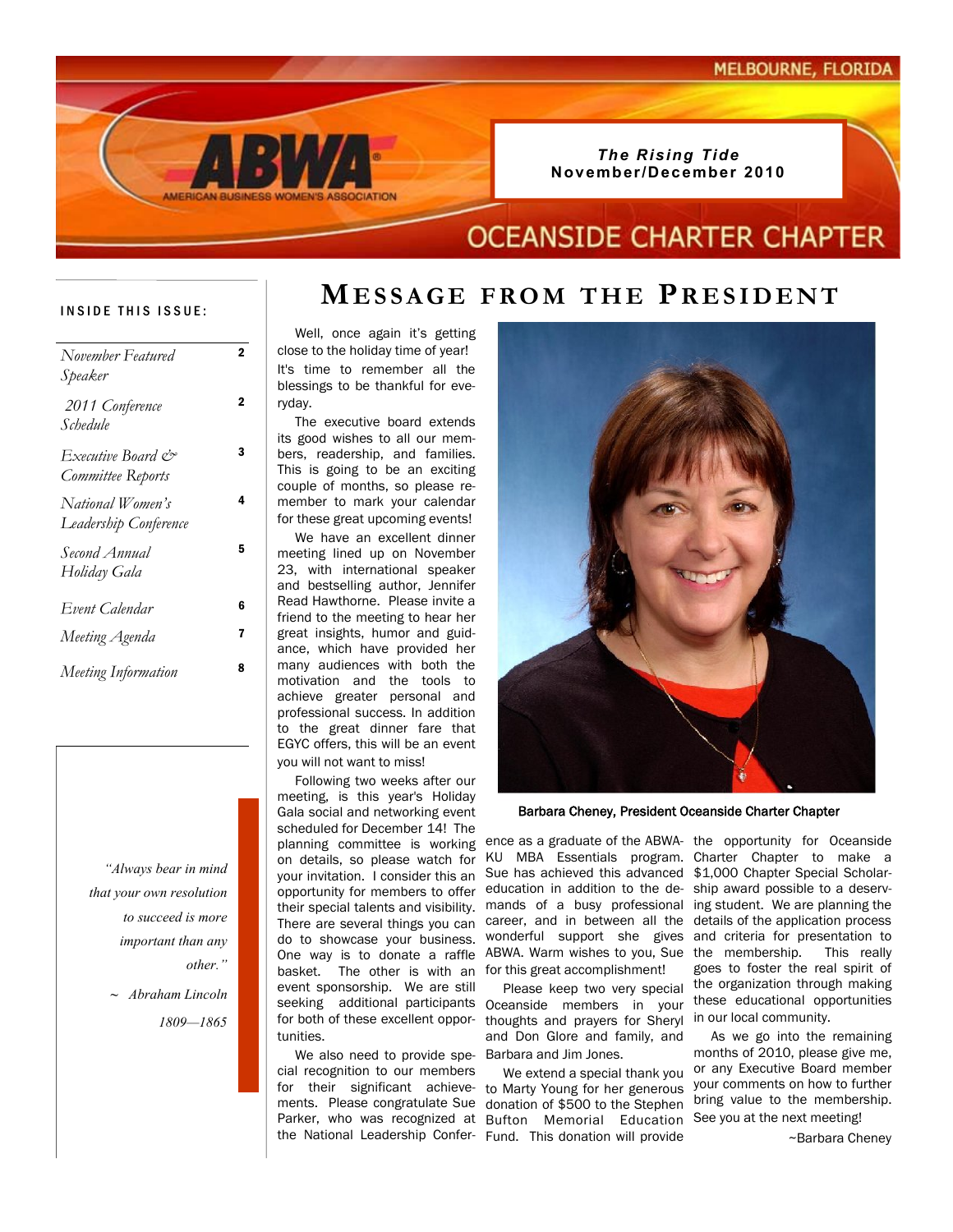# **NOVEMBER FEATURED SPEAKER**



Jennifer Read Hawthorne

 Jennifer Read Hawthorne is an international speaker and award-winning author specializing in inspirational presentations for men and women. For more than 20 years, her insights, humor and guidance have provided enthusiastic audiences with both the game's national radio show "The Small Busimotivation and the tools to achieve greater ness Advocate" and a member of Jim's personal and professional success.

Jennifer is co-author of four bestselling books, including *Chicken Soup for the*  ism/Speech & Broadcasting, she co-founded *Woman's Soul* and *Chicken Soup for the*  The Esteem Group in 1993, which she now

the *New York Times* and #1 and #2 on *USA*  include hundreds of professional associa-*Today*'s best-seller lists and continue to be tions, as well as Fortune 500 companies, among the most popular of all books in the government agencies and educational or-Chicken Soup for the Soul series.

*Soup for the Woman's Soul*; *Chicken Soup*  tion, Clemson University, The American Le*for the Single's Soul*; *The Soul of Success; Diamonds, Pearls & Stones: Jewels of Wisdom for Young Women*; and *Life Lessons for*  the American Bankers Association and many *Loving the Way You Live*. Together, Jennifer's books have sold more than 13 million copies and have been translated into more than 30 languages.

As an author and self-esteem expert, Jennifer has appeared on *CNN, Sally Jesse Raphael*, *Pure Oxygen*, and hundreds of national, regional and local TV and radio shows. She has been featured in numerous magazine and newspaper articles, and has written articles for national magazines such as *Entrepreneur* and *Ladies Home Journal*. She is a regular columnist for *Affluent* magazine. She is also a regular guest on Jim Blasin-"Brain Trust."

*Mother's Soul*. Both books reached #1 on directs as Jennifer Hawthorne Inc. Her clients As a professional with a degree in Journal-

Other books include *A Second Chicken*  Lines, YWCA, the American Heart Associaganizations. Clients include AT&T, Delta Air gion, Cargill, the American Business Women's Association, Hallmark Cards, Avon, more.

> Jennifer is also a certified teacher of the Transcendental Meditation™ (TM) technique, the featured topic of her presentation to ABWA. Says Jennifer, "In my 40 years in the human development movement, one truth stands out. Dealing effectively with the stress and chaos of life demands that we be able to find a place of stillness within ourselves. Of all the techniques I've explored and used over the years to manage stress and develop myself both personally and professionally, TM has been a constant for 37 years."

> At our meeting, Jennifer will talk about the power of meditation to manifest success in our lives and how TM specifically has impacted her life and business success.

## **SAVE THE DATE!** 2011 Eastern Regional **Conference** Districts I & IV March 18—19, 2011 The Westin Atlanta Perimeter North Atlanta, GA National Women's Leadership Conference September 22—24, 2011 Irving, Texas What a better way to celebrate American Business Women's Day and the 62nd Anniversary of ABWA's founding. Hope to see y'all in Texas!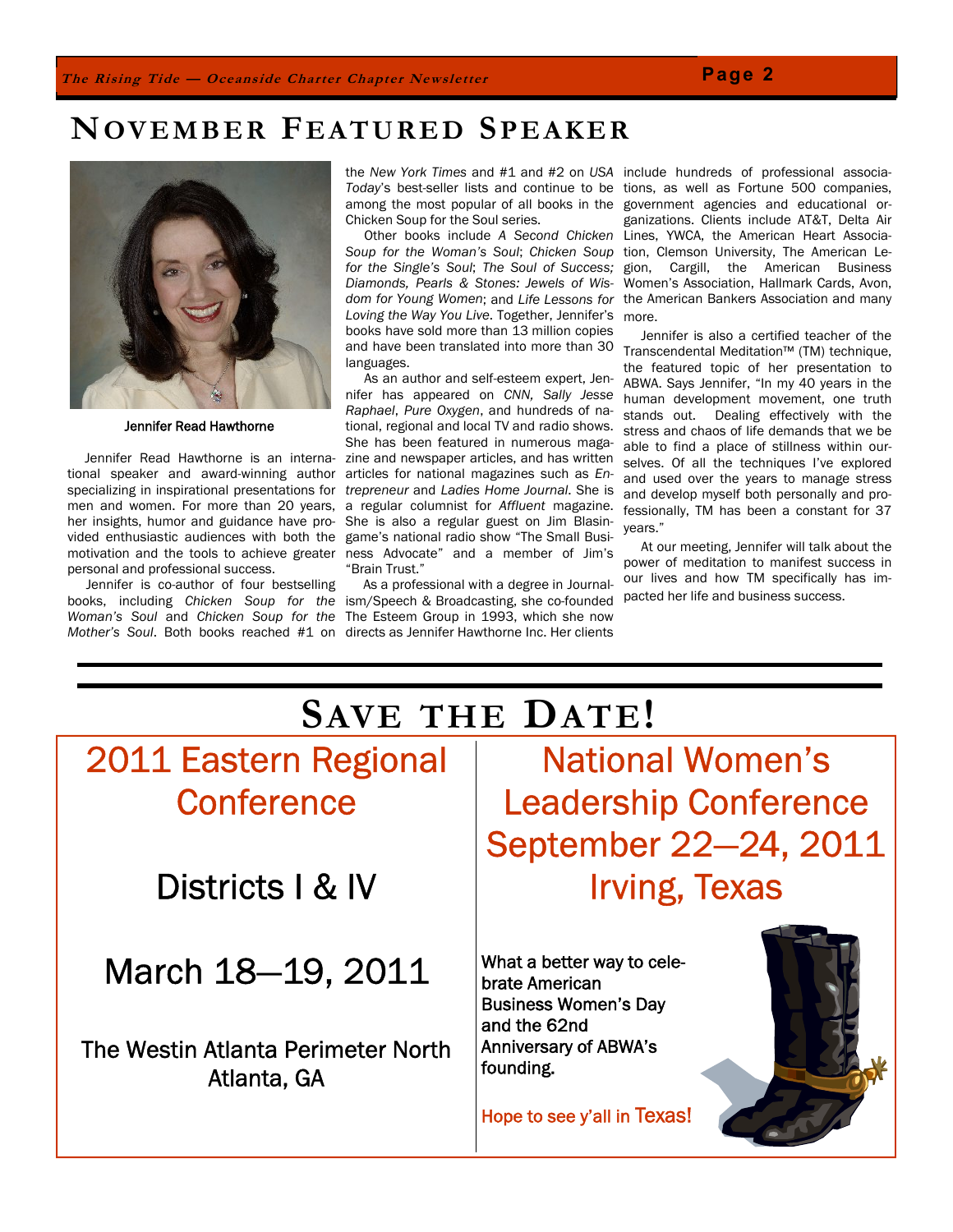#### **Newsletter**

 Oceanside Charter Chapter was recognized as one of five national newsletter ter is published on the Chapter web site at phone number, etc., please let us know! winners during a general session at the www.abwaoceanside.org and on the Ocean-2010 National Leadership Conference in side Charter Chapter ABWA WIN Team Chattanooga. Thank you to those who have Board at www.abwa.org. contributed to making this possible!



 Congratulations to Laura Chiesman for her winning entry, *The Rising Tide*, in the "Name the Newsletter" contest! As her prize, Laura's dinner at the November meet-

ing will be paid by the chapter.

The Oceanside Charter Chapter Newslet-

 Please send newsletter submissions to acarbone@cfl.rr.com by the second Wednesday of the month.

#### Care Coordinator

 Our thoughts and prayers are with the families of Sheryl and Don Glore, and Barbara and Jim Jones.

#### Education/Professional Development

 Thank you to Marty Young and the Forever Young Foundation for their generous donation of \$500 to the Stephen Bufton Memorial Education Fund. With these additional funds, the Chapter will be able to award a Chapter Special Scholarship of \$1,000 to an exceptional student entering community college or vocational school, and planning to study in the field of business.

#### Membership

 If you have a change in email, address, We are in the process of updating our Mem-Contact Anita at acarbone@cfl.rr.com.

#### **Publicity**

 Chapter monthly meeting information is published in the Business Agenda column of Florida Today as well as the online Community Calendar of the Cocoa Beach Area Chamber of Commerce website. Please contact Laura Chiesman if you have photos or information for our Facebook page.







**We're on the web! www.abwaoceanside.org**

## **2 0 1 0 - 2 0 1 1 E X E C U T I V E B O A R D**

#### President

 Barbara Cheney beejaycheney@yahoo.com 321 987-5106

#### Vice President

 Laura Chiesman lchiesman@cpawms.com 321 506-8274

#### **Secretary**

 Jenny Wall jwall@cfl.rr.com 321 459-1661

#### **Treasurer**

 Anita Carbone acarbone@cfl.rr.com 321 684-0790

## **2 0 1 0 – 2 0 1 1 C O M M I T T E E C H A I R S**

#### Professional Development

Laura Chiesman: lchiesman@cpawms.com

#### Fundraising/Advertising

Susan Averill: averill441@yahoo.com

#### Membership

Barbara Cheney (Acting): beejaycheney@yahoo.com

#### **Newsletter**

Anita Carbone: acarbone@cfl.rr.com

#### Program

Sue Parker: suejtyson@aol.com

#### **Publicity**

Anita Carbone (Acting): acarbone@cfl.rr.com

#### Website

Jessica Brace: jbrace@affordablenet.com

#### **Reservations**

Barbara Cheney: beejaycheney@yahoo.com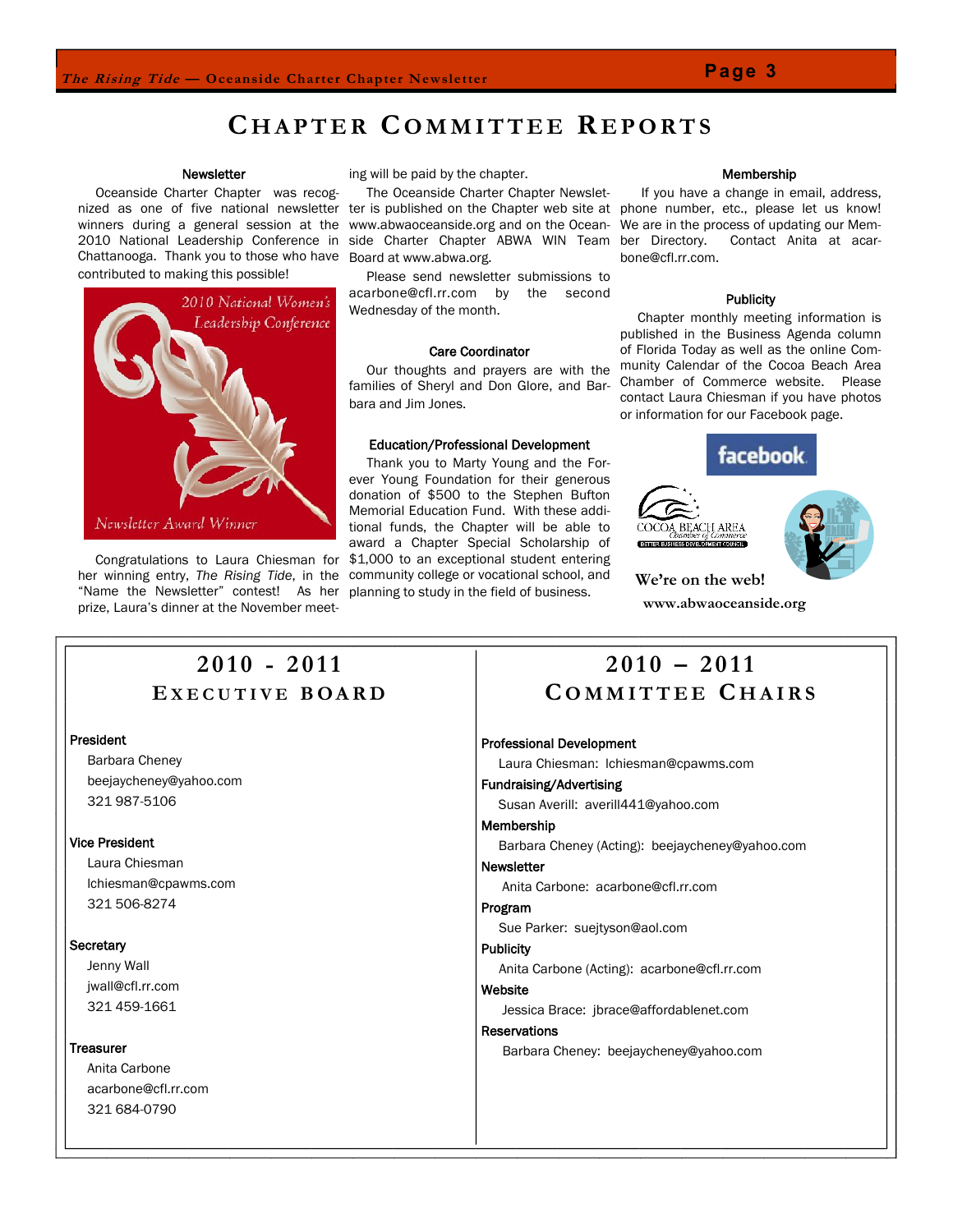# 2010 National Women's Leadership Conference



 Congratulations to our 2010 - 2011 National Board of Directors:

- National President Lynn Drowne
- National Vice President Tina Gandy
- National Secretary-Treasurer Tracy Sweet
- District I Vice President Christine Wright
- District II Vice President Tina Ackles
- District III Vice President Nancy Ballenger
- District IV Vice President Doris Brown
- District V Vice President Judy Torrey
- District VI Vice President Pattie Vargas

 On behalf of Oceanside Charter Chapter, I wish these remarkable women continued success as they "lead us with vision" into the new year!

 It was a rewarding and touching experience for me to attend this year's National Leadership Conference in Chattanooga. I had the unique opportunity to renew acquaintances with long time friends, Barbara Wogsland and Elise Balgley from my early ABWA days in the San Francisco Bay area. I also had the opportunity to represent our chapter as I networked with our new District I Vice President, Christine Wright of Naples, Florida. But without a doubt, the most rewarding experience of this and all other ABWA conferences was accepting one of the five awards presented by National President, Casey Coven in the National Newsletter competition! Thank you to all who contributed to making this a momentous occasion and distinct honor for Oceanside Charter Chapter!.

 After her SBMEF presentation, I had the opportunity to brainstorm with Sara Bufton-Rosen, who encouraged our chapter to offer a \$1,000 Chapter Special Scholarship. We will be hearing more about how Oceanside

award scholarship to a deserving individual entering the field of business.

 Friday morning's keynote speaker, RCA recording artist and successful entrepreneur, Robin Crow, riveted me with his insights and relevant comments. Robin's various pearls of wisdom emphasized that we were all in the business of serving people — it's the vehicle that differs. As business people, we need to exceed expectations. What truly matters is how we make others feel. "What are you doing to insure your customers return?"

 Robin assures us that giving our customers a great experience is the answer! According to Robin, taking responsibility is critical in today's business world, and "failure to hit the bulls eye is never the fault of the target." Many people want to be leaders, but with it comes the "cloak of responsibility." In closing, Robin noted that a person's character can be measured by how he responds to crisis and adversity, and inspired us to learn to do more with less. "You weren't born a winner or a loser, but a chooser, and given the right to succeed, not compromise."

 Congratulations to our own Sue Parker, who was recognized in the Saturday morning session as a graduate of the ABWA-KU MBA Essentials program!

Charter Chapter will make it possible to Next year's National Leadership Conference is scheduled for September 22—24 in Irving, Texas! Hope to see you there!

<sup>~</sup> Anita Carbone



National President, Casey Coven presenting 2010 National Women's Leadership Conference Newsletter Award



Nancy Peltonen, President of Space Coast Women Express Network & Anita Carbone, Treasurer & Newsletter Editor, Oceanside Charter Chapter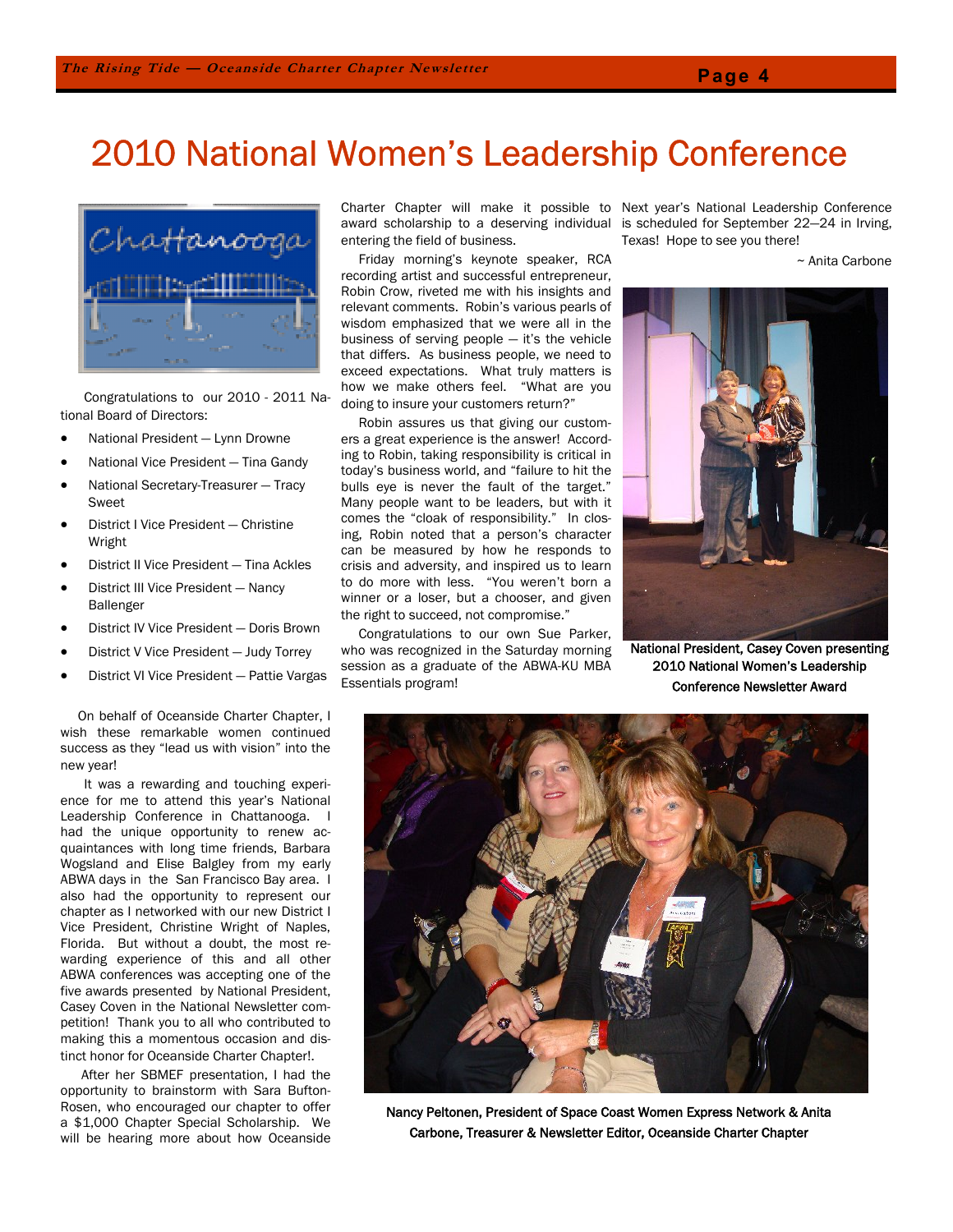

*Oceanside Charter Chapter & Space Coast Women Express Network invite you to*

**The Second Annual Holiday Gala**

**Tuesday, December 14, 2010**

**6:00 p.m. Networking & Social 6:30 p.m. Dinner**

> **Eau Gallie Yacht Club 100 Datura Drive Indian Harbour Beach**



**\$30 per person**

**Entertainment by acoustic guitarist, Arturo Echarte and stand-up comedy routine by Kelly Palace**

Menu

**Mixed Greens Salad** Entrée choice of **Braised Beef Brisket with New Potatoes** *or* **Orange Crusted Mahi Mahi** *or* **Pasta Primavera (Vegetarian)**

**Holiday Gift Basket Raffles & Auctions ~ Event Sponsorship Opportunities are available**

For more information, please visit: www.abwaoceanside.com.

Reservations: www.abwaoceanside.com or Barbara Cheney at 321 987-5106 Donation, sponsorship and basket commitment deadline December 5th

For sponsorship information, please contact Sue Parker at 321 749-4684 or Patty O'Brien at 321 431-3148

For basket donation and information, please contact Kelly Palace at 321 704-9304 or Toni Messano at 321 537-1869

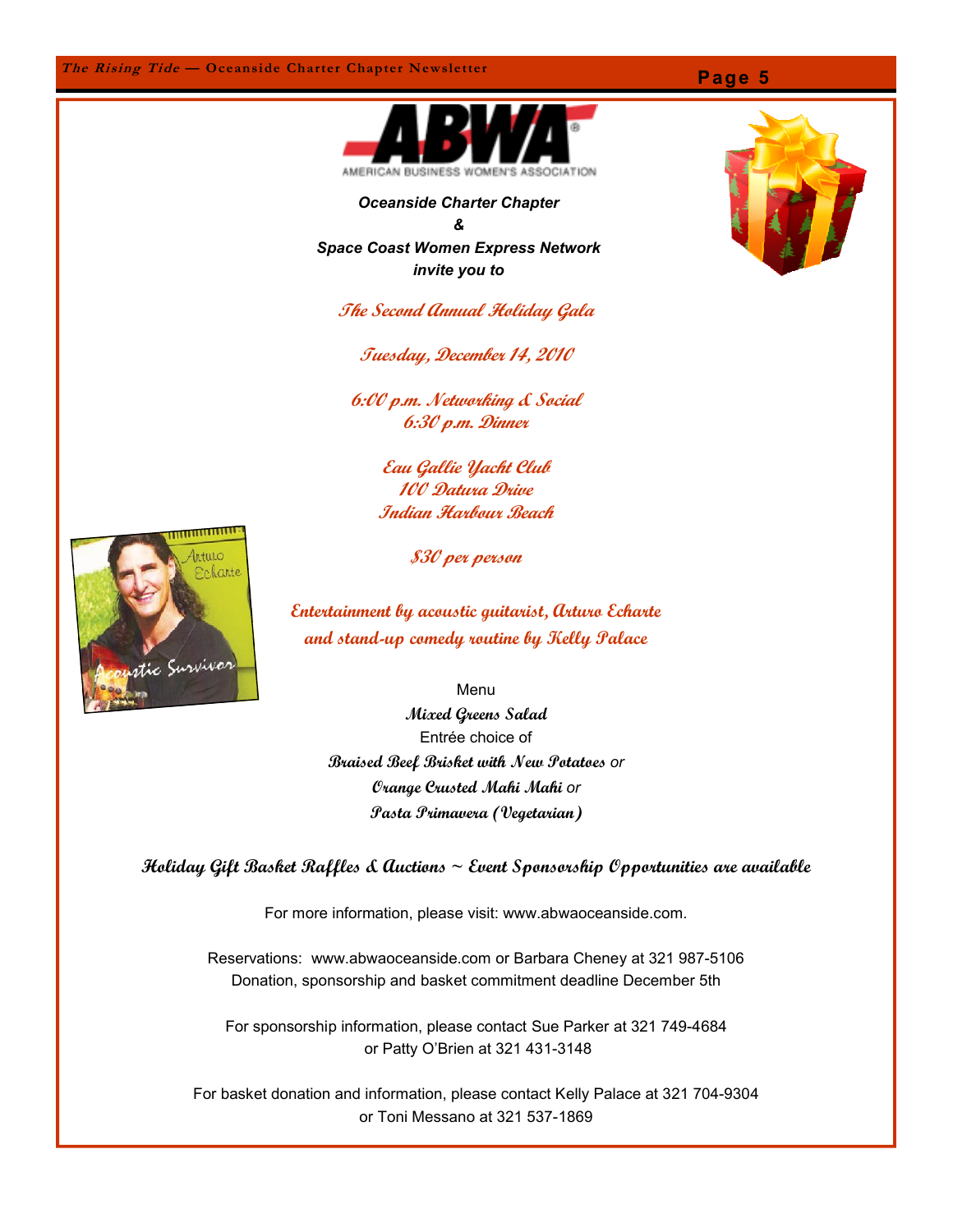## **Page 6**

## **A B W A E V E N T C A L E N DA R C O M M U N I T Y E V E N T S**

#### November 23

Oceanside Charter Chapter Dinner Meeting Networking at 6:00 p.m. & Dinner at 6:30 p.m. Eau Gallie Yacht Club, 100 Datura Drive, Indian Harbour Beach

#### December 7

Oceanside Charter Chapter Executive Board Meeting at 5:30 p.m. Harris Corporation Headquarters, 1025 W. Nasa Blvd., Melbourne

#### December 14

Oceanside Charter Chapter & Space Coast Women Express Network Second Annual **Holiday Gala** Networking & Social at 6:00 p.m. Dinner at 6:30 p.m.

Eau Gallie Yacht Club, Indian Harbour Beach

#### January 11

Oceanside Charter Chapter Executive Board Meeting at 5:30 p.m. Harris Corporation Headquarters, 1025 W. Nasa Blvd., Melbourne

#### January 11

Space Coast Women Express Network Meeting Networking & Lunch from 11:00 a.m. to 1:00 p.m. Eau Gallie Yacht Club, Indian Harbour Beach

#### January 25

Oceanside Charter Chapter Dinner Meeting Networking at 6:00 p.m. & Dinner at 6:30 p.m. Eau Gallie Yacht Club, 100 Datura Drive, Indian Harbour Beach

#### February 8

Oceanside Charter Chapter Executive Board Meeting at 5:30 p.m. Harris Corporation Headquarters, 1025 W. Nasa Blvd., Melbourne

#### February 8

Space Coast Women Express Network Meeting Networking & Lunch from 11:00 a.m. to 1:00 p.m. Eau Gallie Yacht Club, Indian Harbour Beach

#### March 18—19

2011 Eastern Regional Conference

The Westin Atlanta Perimeter North Atlanta, GA

#### December 3

*"Go Forth and Prosper" 22nd Annual Business of the Year Awards*



Time: 5:30—9:30 p.m.

Location: International Palms Resort & Conference Center, 1300 North Atlantic Avenue, Cocoa Beach

The Cocoa Beach Area Chamber of Commerce Better Business Development Council invites you to an elegant dinner, and a special tribute to Space Exploration as they recognize Brevard's finest. Kindly RSVP via 321 459-2200 or

sowens@cocoabeachchamber.com. \$30 per guest by November 10th (or \$40 by November 25th). Dinner and Cash Bar. Sponsorships available.

#### December 8

#### How to Launch a Home-Based Business

Time: 6:30 p.m.

Location: N. Earl Jones Building, Room 143, BCC Titusville Campus, 1311 N. U.S. 1

Cost: Free

Registration/Information: Call the BCC Career and Continuing Education Center at 321 433-7513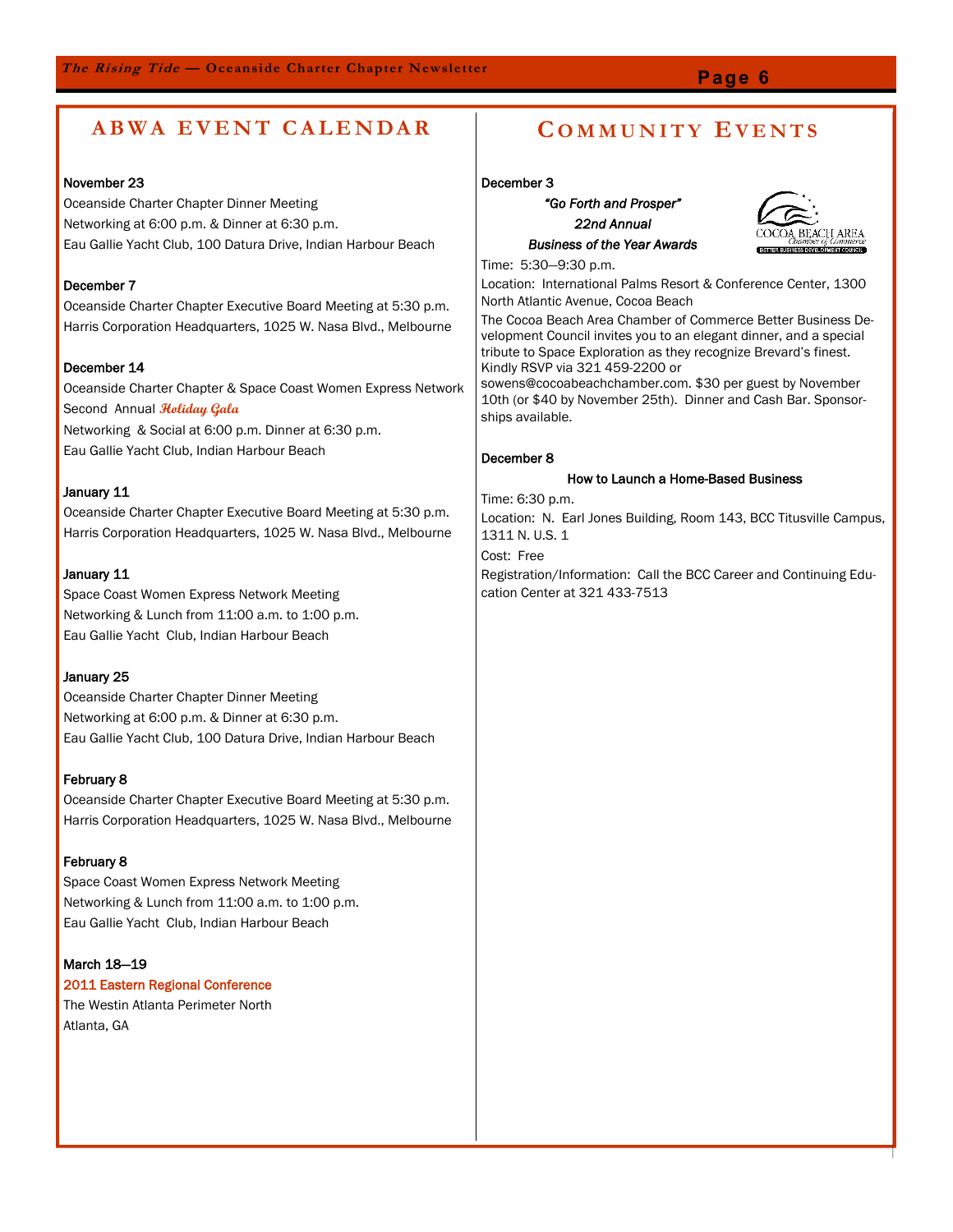

**Oceanside Charter Chapter November 23, 2010 Meeting Agenda**

Networking

Call to Order & Welcome

Pledge of Allegiance

Invocation

Introductions

Establish a quorum

Approval of Minutes

Treasurer's Report

Committee Reports

Website: Jessica Brace

Newsletter: Anita Carbone — 2010 National Women's Leadership Conference Newsletter Award Membership: Barbara Cheney Fundraising: Sue Parker - Second Annual Holiday Gala Program: Sue Parker Care Coordinator: Barbara Cheney Ambassador: Lola Mitchell Facebook: Laura Chiesman

Guest Speaker: Jennifer Read Hawthorne

New Business:

Installation of new members \$1,000 Chapter Special Scholarship

Announcements

Raffle

**Benediction** 

Adjournment